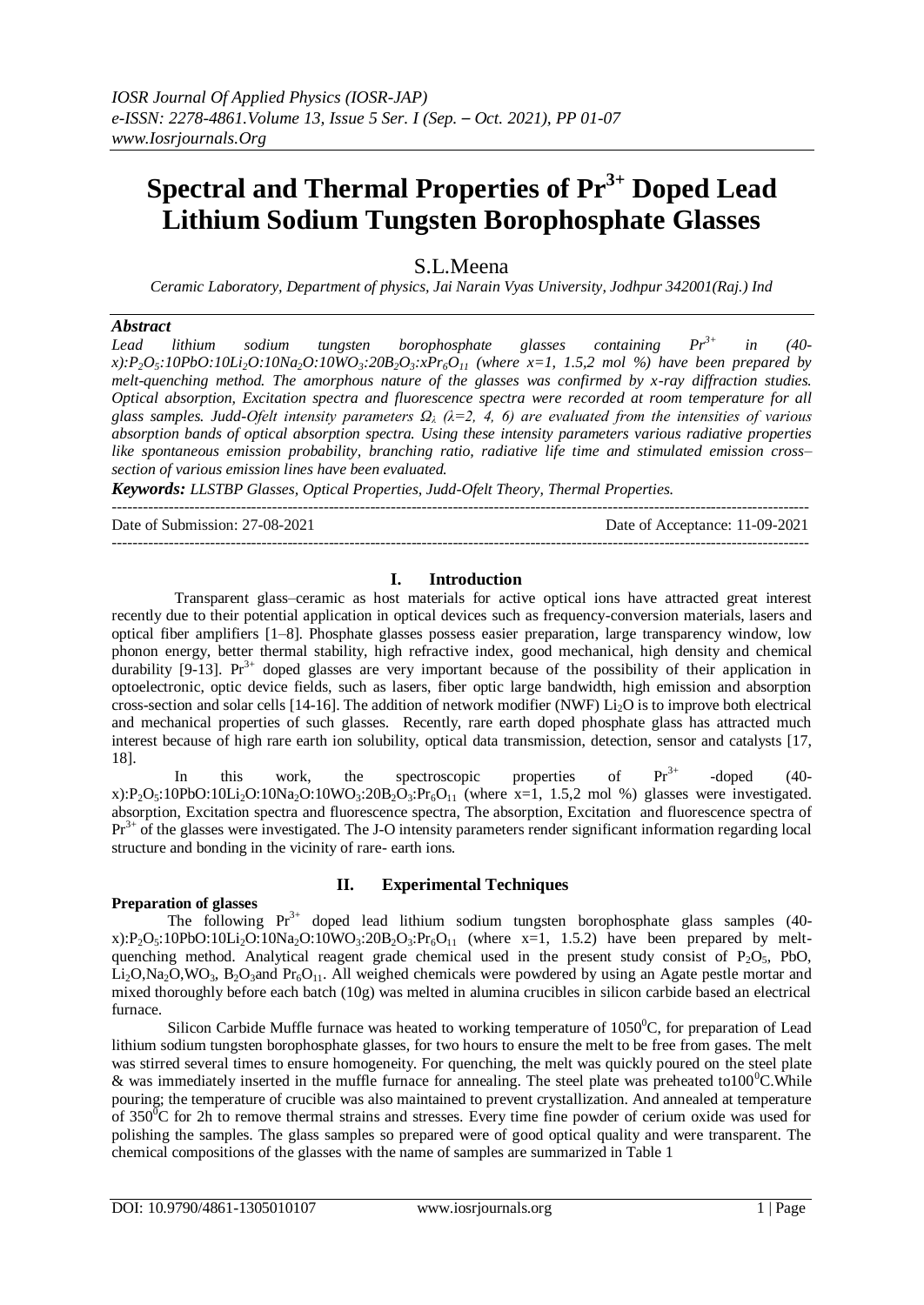|                           | Table 1 Chemical composition of the glasses                                                                                               |  |
|---------------------------|-------------------------------------------------------------------------------------------------------------------------------------------|--|
| Sample                    | Glass composition (mol %)                                                                                                                 |  |
| $LLSTBP$ (UD)             | $40P_2O_5:10PbO:10Li_2O:10Na_2O:10WO_3:20B_2O_3$                                                                                          |  |
| $LLSTBP$ (PR 1)           | 39P <sub>2</sub> O <sub>5</sub> :10ZnO:10Li <sub>2</sub> O:10CdO:10MgO:20B <sub>2</sub> O <sub>3</sub> :1 Pr <sub>6</sub> O <sub>11</sub> |  |
| LLSTBP $(\text{PR } 1.5)$ | $38.5P_2O_5:10PbO:10Li_2O:10Na_2O:10WO_3:20B_2O_3:1.5 Pr_6O_{11}$                                                                         |  |
| $LLSTBP$ (PR 2)           | $38P_2O_5:10PbO:10Li_2O:10Na_2O:10WO_3:20B_2O_3:2Pr_6O_{11}$                                                                              |  |
|                           | LLSTBP (UD)—Represents undoped Lead Lithium Sodium Tungsten Borophosphate glass specimen.                                                 |  |
|                           | LLSTBP (PR) -Represents Pr <sup>3+</sup> Lead Lithium Sodium Tungsten Borophosphate glass specimens.                                      |  |

#### **III. Theory**

#### **3.1 Oscillator Strength**

The intensity of spectral lines are expressed in terms of oscillator strengths using the relation [19].  $f_{\text{expt}} = 4.318 \times 10^{-9} \text{g} \text{ (y) d v}$  (1)

where,  $ε$  (*ν*) is molar absorption

coefficient at a given energy  $v$  (cm<sup>-1</sup>), to be evaluated from Beer–Lambert law.

 Under Gaussian Approximation, using Beer–Lambert law, the observed oscillator strengths of the absorption bands have been experimentally calculated, using the modified relation [20].

$$
P_{m} = 4.6 \times 10^{-9} \times \frac{1}{cl} \log \frac{I_0}{I} \times \Delta v_{1/2}
$$
 (2)

where c is the molar concentration of the absorbing ion per unit volume, I is the optical path length,  $logI_0/I$  is absorbtivity or optical density and  $\Delta v_{1/2}$  is half band width.

#### **3.2. Judd-Ofelt Intensity Parameters**

According to Judd [21] and Ofelt [22] theory, independently derived expression for the oscillator strength of the induced forced electric dipole transitions between an initial J manifold  $4f^N(S, L)$  J> level and the terminal J' manifold  $|4f^N(S',L')|$  J'> is given by:

$$
\frac{8 \pi^{2} mc}{3h(2J+1)} \frac{1}{n} \left[ \frac{(n^{2}+2)^{2}}{9} \right] \times S(J,J')
$$
\n(3)

where, the line strength  $S$  (J, J') is given by the equation

$$
S (J, J') = e^2 \sum_{\lambda = 2, 4, 6} \Omega_{\lambda} < 4f^N(S, L) J || U^{(\lambda)} || 4f^N(S', L') J' > 2
$$
 (4)

 In the above equation m is the mass of an electron, c is the velocity of light, *ν* is the wave number of the transition, h is Planck's constant, n is the refractive index, J and J' are the total angular momentum of the initial and final level respectively,  $\Omega_{\lambda}$  ( $\lambda = 2$ , 4 and 6) are known as Judd-Ofelt intensity parameters.

#### **3.3.Radiative Properties**

The  $\Omega_{\lambda}$  parameters obtained using the absorption spectral results have been used to predict radiative properties such as spontaneous emission probability (A) and radiative life time ( $\tau_R$ ), and laser parameters like fluorescence branching ratio ( $\beta_R$ ) and stimulated emission cross section ( $\sigma_p$ ).

The spontaneous emission probability from initial manifold  $4f^N(S', L')$  J'> to a final manifold  $4f^N(S, L)$  J > is given by:

$$
A [(S', L') J'; (S, L) J] = \frac{64 \pi^2 \nu^3}{3h(2j+1)} \left[ \frac{n(n^2+2)^2}{9} \right] \times S(J', \bar{J})
$$
(5)  
Where, S (J', J) = e<sup>2</sup>  $[\Omega_2 || U^{(2)} ||^2 + \Omega_4 || U^{(4)} ||^2 + \Omega_6 || U^{(6)} ||^2]$ 

The fluorescence branching ratio for the transitions originating from a specific initial manifold  $|4f^N(S, L')|$ J'> to a final many fold  $4f^N(S, L)$  J > is given by

$$
\beta[(S', L') J'; (S, L) J] = \sum_{A} \frac{A[(S' L)]}{A[(S' L) J'(\bar{S} L)]}
$$
\n(6)

where, the sum is over all terminal manifolds.

The radiative life time is given by

$$
\tau_{\text{rad}} = \sum A[(S', L') J'; (S, L) ] = A_{Total}^{-1}
$$
\n
$$
S L J
$$
\n(7)

where, the sum is over all possible terminal manifolds. The stimulated emission cross -section for a transition from an initial manifold  $\left[4f^N(S', L')\right]$  J > to a final manifold  $\left[4f^N(S, L)\right]$  J > is expressed as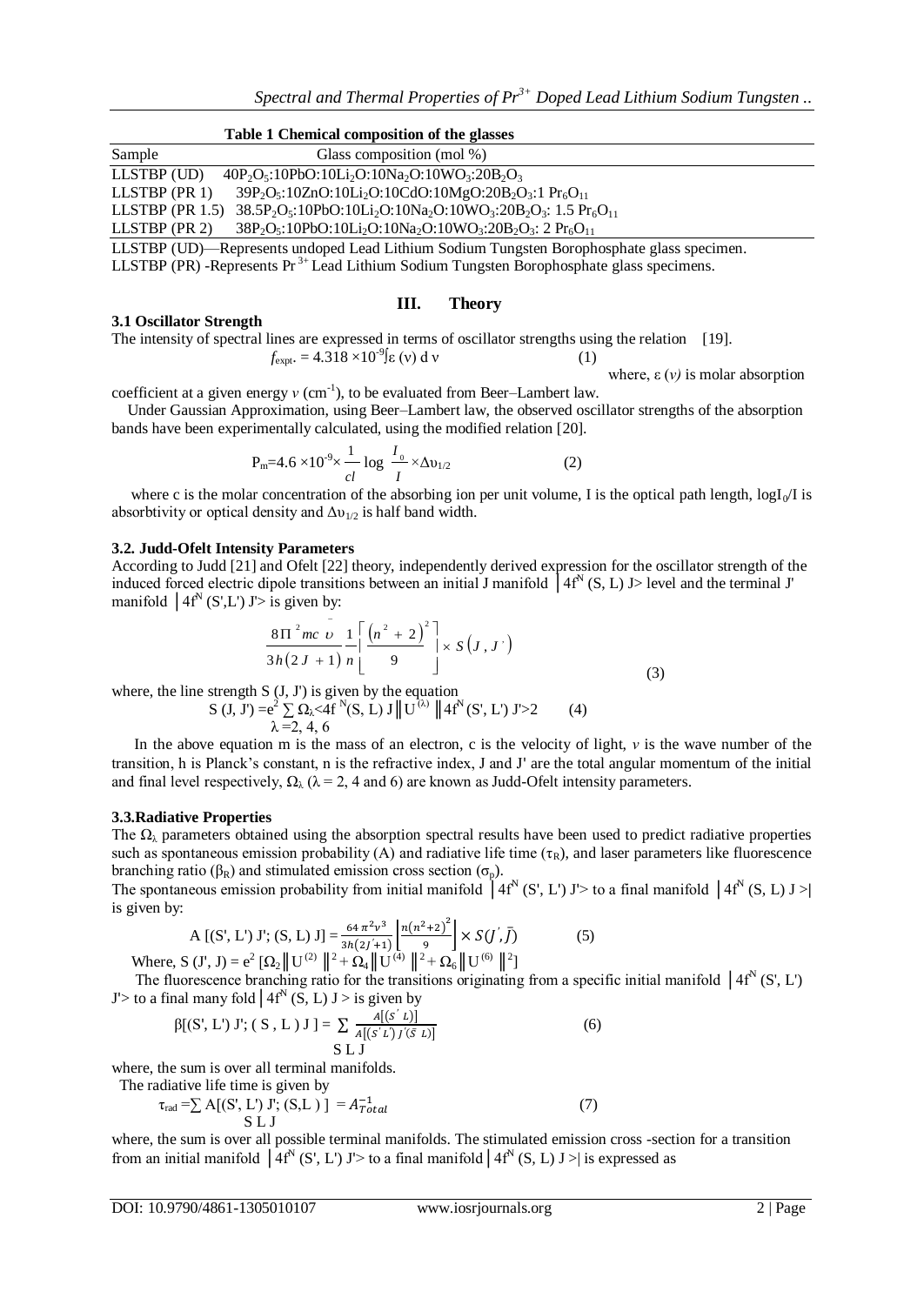$$
\sigma_p(\lambda_p) = \left[\frac{\lambda_p^4}{8\pi c n^2 \Delta \lambda_{eff}}\right] \times A[(S', L')j'; (\bar{S}, \bar{L})\bar{J}] \tag{8}
$$

where,  $\lambda_p$  the peak fluorescence wavelength of the emission band and  $\Delta \lambda_{eff}$  is the effective fluorescence line width.

#### **3.4 Nephelauxetic Ratio (β) and Bonding Parameter (b1/2)**

The nature of the R-O bond is known by the Nephelauxetic Ratio  $(\beta')$  and Bonding Parameters  $(b^{1/2})$ , which are computed by using following formulae [23, 24]. The Nephelauxetic Ratio is given by

$$
\beta' = \frac{v_g}{v_a}
$$

(9)

where,  $v_a$  and  $v_g$  refer to the energies of the corresponding transition in the glass and free ion, respectively. The values of bonding parameter  $b^{1/2}$  are given by

$$
b^{1/2} = \left(\frac{1-\beta'}{2}\right)^{1/2} \tag{10}
$$

# **IV. Result and Discussion**

### **4.1. XRD Measurement**

Figure 1 presents the XRD pattern of the samples containing show no sharp Bragg's peak, but only a broad diffuse hump around low angle region. This is the clear indication of amorphous nature with in the resolution limit of XRD instrument.



**Fig.1: X-ray diffraction pattern of LLSTBP (PR) glasses.**

#### **4.2 Thermal Properties**

Figure 2 shows the thermal properties of LLSTBP (PR) glass from  $300^{\circ}$ C to  $1000^{\circ}$ C. From the DSC curve of present glasses system, we can find out that no crystallization peak is apparent and the glass transition temperature T<sub>g</sub> are 355<sup>o</sup>C, 450<sup>o</sup>C and 580<sup>o</sup>C respectively. The T<sub>g</sub> increase with the contents of Pr<sub>6</sub>O<sub>11</sub> increase. I could conclude that thermal properties of the LLSTBP (PR) glass are good for fiber drawing from the analysis of DSC curve.

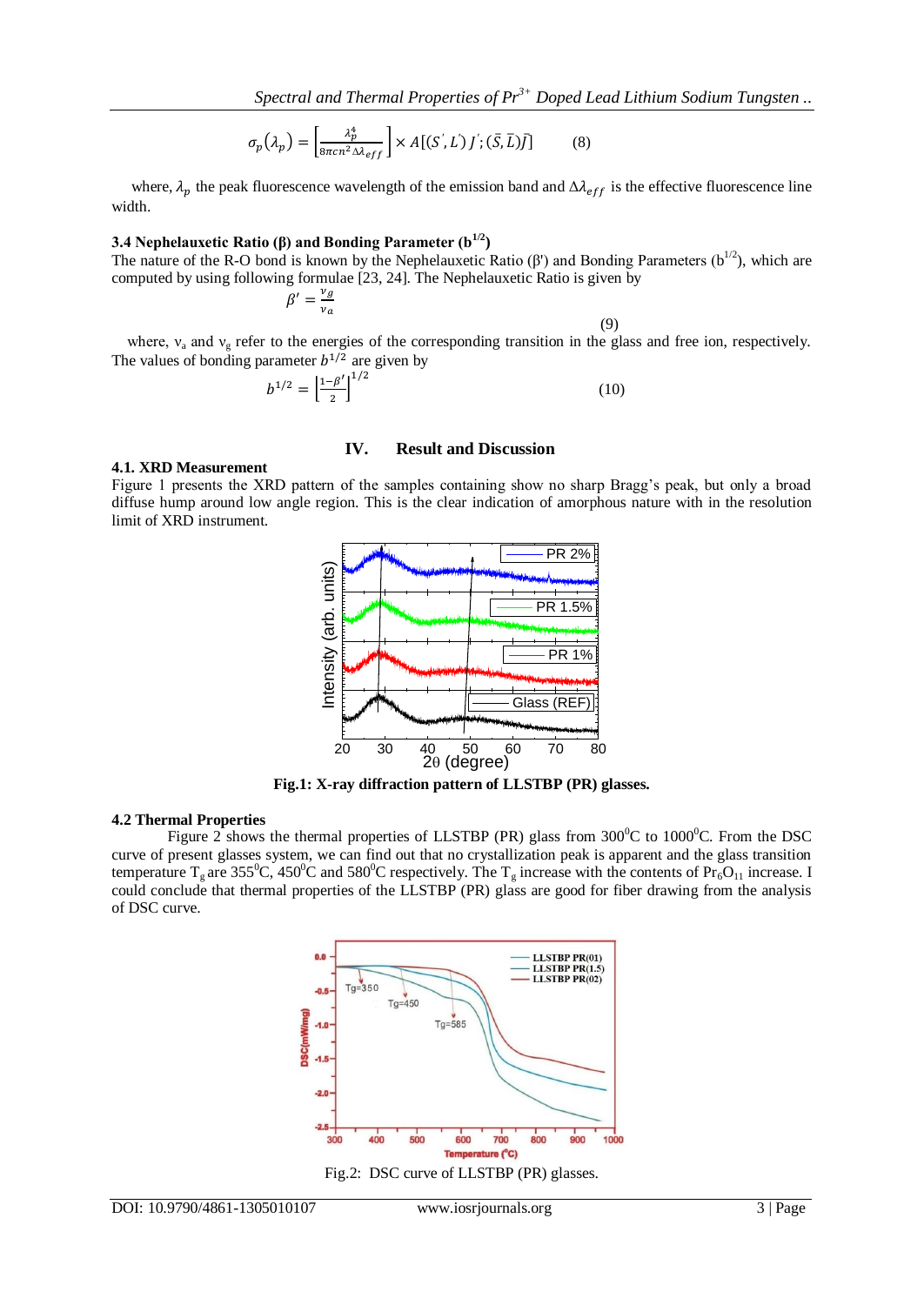## **4.3. Absorption spectra**

The absorption spectra of LLSTBP (PR) glasses, consists of absorption bands corresponding to the absorptions from the ground state  ${}^{3}H_4$  of  $Pr^{3+}$  ions. Eight absorption bands have been observed from the ground state <sup>3</sup>H<sub>4</sub> to excited states <sup>3</sup>F<sub>2</sub>, <sup>3</sup>F<sub>3</sub>, <sup>3</sup>F<sub>4</sub>, <sup>1</sup>G<sub>4</sub>, <sup>1</sup>D<sub>2</sub>, <sup>3</sup>P<sub>0</sub>, <sup>3</sup>P<sub>1</sub> and <sup>3</sup>P<sub>2</sub> for Pr<sup>3+</sup> doped LLSTBP (PR) glasses.



**Fig.3: Absorption spectra of LLSTBP PR (01) glass.**

The experimental and calculated oscillator strengths for  $Pr^{3+}$  ions in lead lithium sodium tungsten borophosphate glasses are given in **Table 2**

|                               |                     |             |                     |             |                     | $\sigma$ ------- |
|-------------------------------|---------------------|-------------|---------------------|-------------|---------------------|------------------|
| Energy level                  | <b>Glass LLSTBP</b> |             | <b>Glass LLSTBP</b> |             | <b>Glass LLSTBP</b> |                  |
| $^5\text{H}_4$                | (PR01)              |             | (PR1.5)             |             | (PR02)              |                  |
|                               | $P_{exp.}$          | $P_{cal}$ . | $P_{exp.}$          | $P_{cal}$ . | $P_{exp.}$          | $P_{cal}$ .      |
| $\mathrm{^{5}F_{2}}$          | 4.33                | 3.68        | 3.75                | 3.23        | 2.85                | 2.37             |
| $\mathrm{P}_{\mathrm{F}_{3}}$ | 7.93                | 6.88        | 6.37                | 5.52        | 4.86                | 4.06             |
| $\overline{^3F_4}$            | 4.28                | 4.17        | 3.26                | 3.33        | 2.35                | 2.48             |
| ${}^{1}G_4$                   | 0.58                | 0.36        | 0.38                | 0.28        | 0.29                | 0.21             |
| $D_2$                         | 3.45                | 1.21        | 2.14                | 0.97        | 1.44                | 0.72             |
| $\overline{P}_0$              | 4.48                | 2.13        | 3.48                | 1.71        | 2.67                | 1.16             |
| źр,                           | 4.88                | 3.49        | 3.76                | 2.81        | 2.79                | 1.94             |
| $^{5}P_{2}$                   | 12.14               | 4.03        | 11.29               | 3.21        | 10.64               | 2.38             |
| R.m.s.deviation               | 3.1564              |             | 2.9905              |             | 3.0132              |                  |

Table 2. Measured and calculated oscillator strength ( $P^m \times 10^{+6}$ ) of  $Pr^{3+}$ ions in LLSTBP glasses.

The various energy interaction parameters like Slater-Condon parameters  $F_k$  (k=2, 4, 6), Lande' parameter  $\xi_{4f}$  and Racah parameters  $E^k$  (k=1, 2, 3) have been computed The ratio of Racah parameters  $E^1/E^3$  and  $E^2/E^3$  are about 9.79 and 0.048 respectively. Computed values of Slater-Condon, Lande', Racah, nephelauexetic ratio and bonding parameter for Pr 3+ doped LLSTBP glass specimens are given in **Table 3**.

**Table3. Computed values of Slater-Condon, Lande**′**, Racah, nephelauexetic ratio and bonding parameter for Pr 3+ doped LLSTBP glass specimens.**

| 101 1 1<br>appea LLDTDI glass specificilis. |          |                    |              |             |  |  |  |  |  |
|---------------------------------------------|----------|--------------------|--------------|-------------|--|--|--|--|--|
| Parameter                                   | Free ion | <b>LLSTBP PR01</b> | LLSTBP PR1.5 | LLSTBP PR02 |  |  |  |  |  |
| $F_2$ (cm <sup>-1</sup> )                   | 322.09   | 300.01             | 300.02       | 300.01      |  |  |  |  |  |
| $\overline{F}_4$ (cm <sup>-1</sup> )        | 44.46    | 44.26              | 44.28        | 44.27       |  |  |  |  |  |
| $F_6$ (cm <sup>-1</sup> )                   | 4.867    | 4.4116             | 4.413        | 4.412       |  |  |  |  |  |
| $\xi_{4\text{f}}(\text{cm}^{-1})$           | 741.00   | 858.40             | 858.26       | 858.41      |  |  |  |  |  |
| $E^1$ (cm <sup>-1</sup> )                   | 4728.92  | 4451.02            | 4451.48      | 4450.98     |  |  |  |  |  |
| $E^{2}(cm^{-1})$                            | 24.75    | 22.01              | 22.01        | 22.01       |  |  |  |  |  |
| $E^3$ (cm <sup>-1</sup> )                   | 478.10   | 454.74             | 454.73       | 454.74      |  |  |  |  |  |
| $F_4/F_2$                                   | 0.13804  | 0.14753            | 0.147577     | 0.14755     |  |  |  |  |  |
| $F_6/F_2$                                   | 0.01511  | 0.01470            | 0.01471      | 0.014706    |  |  |  |  |  |
| $E^1/E^3$                                   | 9.8911   | 9.7879             | 9.7893       | 9.7881      |  |  |  |  |  |
| $E^2/E^3$                                   | 0.0518   | 0.0484             | 0.0484       | 0.0484      |  |  |  |  |  |
| R'                                          |          | 0.88868            | 0.88880      | 0.888675    |  |  |  |  |  |
| $h^{1/2}$                                   |          | 0.235924           | 0.2357949    | 0.235929    |  |  |  |  |  |

Judd-Ofelt intensity parameters  $\Omega_{\lambda}$  ( $\lambda = 2$ , 4 and 6) were calculated by using the fitting approximation of the experimental oscillator strengths to the calculated oscillator strengths with respect to their electric dipole contributions. In the present case the three  $\Omega_{\lambda}$  parameters follow the trend  $\Omega_2 < \Omega_4 < \Omega_6$ . The variation of  $\Omega_2$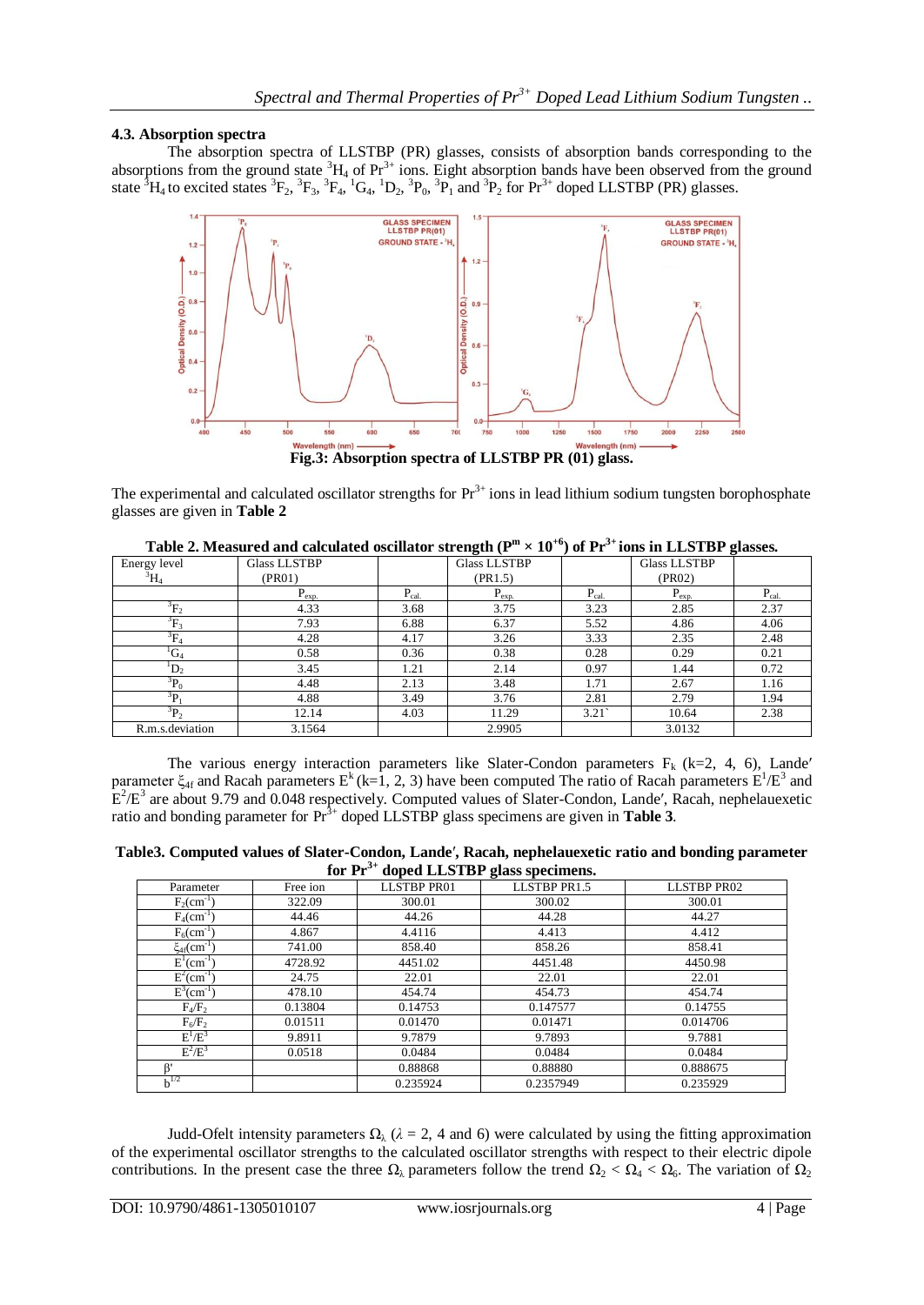with P<sub>2</sub>O<sub>5</sub> content has been attributed to changes in the asymmetry of the ligand field at the rare earth ion site and to the changes in their rare earth oxygen covalence.

| Table 4. Judd-Ofelt intensity parameters for $Pr^{3+}$ doped LLSTBP glass specimens. |                               |                               |                               |                     |  |  |  |  |  |  |
|--------------------------------------------------------------------------------------|-------------------------------|-------------------------------|-------------------------------|---------------------|--|--|--|--|--|--|
| Glass Specimen                                                                       | $\Omega_2$ (pm <sup>2</sup> ) | $\Omega_4$ (pm <sup>2</sup> ) | $\Omega_6$ (pm <sup>2</sup> ) | $\Omega_4/\Omega_6$ |  |  |  |  |  |  |
| LLSTBP (PR01)                                                                        | 2.233                         | 3.257                         | 6.373                         | 0.5111              |  |  |  |  |  |  |
| LLSTBP (PR1.5)                                                                       | 2.160                         | 2.616                         | 5.068                         | 0.5162              |  |  |  |  |  |  |
| LLSTBP (PR02)                                                                        | 1.646                         | .769                          | 3.795                         | 0.4661              |  |  |  |  |  |  |

The values of Judd-Ofelt intensity parameters are given in **Table 4**.

#### **4.4 Excitation Spectrum**

Excitation spectra of LLSTBP PR (01) glass recorded at the emission wavelength 395 nm is depicted as figure 4. The excitation spectra consists of three peaks corresponding to the transitions from the ground state  ${}^{3}H_{4}$  to the various excited states  ${}^{3}P_{2}$ ,  ${}^{3}P_{1}$  and  ${}^{3}P_{0}$  at the wavelengths of 448, 465 and 486 nm respectively. Among these, a prominent excitation band at 448 nm has been selected for the measurement of emission spectrum of  $Pr<sup>3+</sup>$  glass.



**Fig.4: Excitation Spectrum of LLSTBP PR (01) glass.**

#### **4.5. Fluorescence Spectrum**

The fluorescence spectrum of  $Pr^{3+}$ doped in lead lithium sodium tungsten borophosphate glass is shown in Figure 5.

There are nine broad bands  $({}^{3}P_{0} \rightarrow {}^{3}H_{4})$ ,  $({}^{3}P_{0} \rightarrow {}^{3}H_{5})$ ,  $({}^{1}D_{2} \rightarrow {}^{3}H_{4})$   $({}^{3}P_{0} \rightarrow {}^{3}H_{6})$ ,  $({}^{3}P_{0} \rightarrow {}^{3}F_{2})$ ,  $({}^{3}P_{1} \rightarrow {}^{3}F_{3})$ ,  $({}^{1}D_{2} \rightarrow {}^{3}H_{5})$ ,  $({}^{3}P_{0} \rightarrow {}^{3}F_{4})$  and  $({}^{1}G_{4} \rightarrow {}^{3}H_{5})$  respectively for glass specimens.



**Fig.5: Fluorescence spectrum of LLSTBP PR (01) glass.**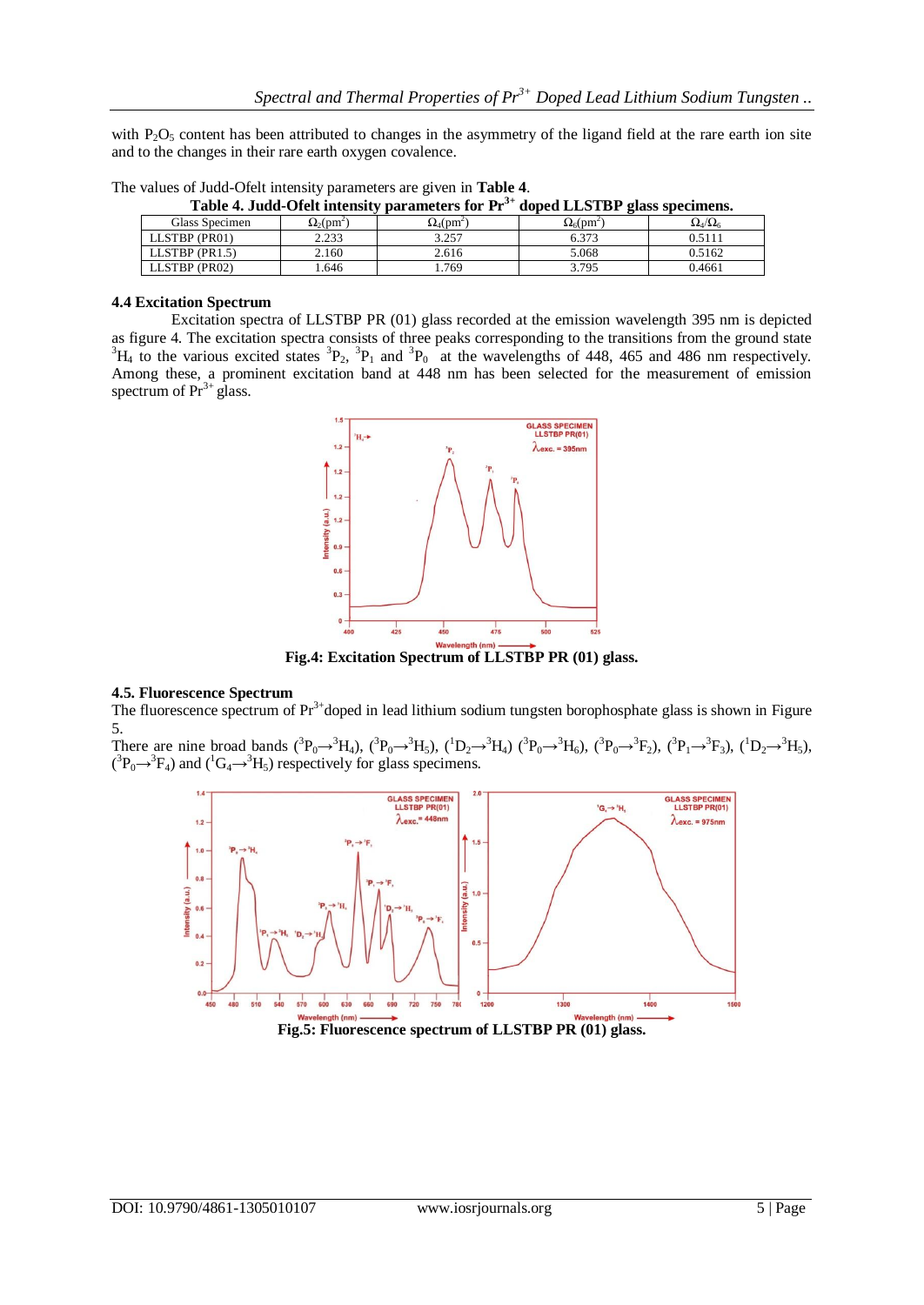| Table 5. Emission peak wave lengths ( $\lambda_p$ ), radiative transition probability ( $A_{rad}$ ), branching ratio ( $\beta_R$ ),  |  |  |  |  |  |  |  |
|--------------------------------------------------------------------------------------------------------------------------------------|--|--|--|--|--|--|--|
| stimulated emission crosssection $(\sigma_n)$ , and radiative life time ( $\tau$ ) for various transitions in Pr <sup>3+</sup> doped |  |  |  |  |  |  |  |
| <b>LLSTRP</b> glasses                                                                                                                |  |  |  |  |  |  |  |

| <b>DEDITED</b> SHOPPS.                      |                           |                   |         |                                                   |                            |                   |         |                                         |                       |                   |         |                                      |                                      |
|---------------------------------------------|---------------------------|-------------------|---------|---------------------------------------------------|----------------------------|-------------------|---------|-----------------------------------------|-----------------------|-------------------|---------|--------------------------------------|--------------------------------------|
| Transition                                  |                           | LLSTBP PR 01      |         |                                                   |                            | LLSTBP PR 1.5     |         |                                         | <b>LLSTBP PR 02</b>   |                   |         |                                      |                                      |
|                                             | λ <sub>ειακ</sub><br>(mm) | $A_{rad}(s^{-1})$ | ß       | $\Omega_{\rm B}$<br>$(10^{-20}$ cm <sup>2</sup> ) | $\tau_{\rm R}(\mu{\rm s})$ | $A_{rad}(s^{-1})$ | β       | $\sigma_p (10^{-20}$<br>$\text{cm}^2$ ) | $\tau_{\rm R}(\mu s)$ | $A_{rad}(s^{-1})$ | ß       | Op.<br>$(10^{-20}$ cm <sup>2</sup> ) | TR.<br>$(10^{-20}$ cm <sup>2</sup> ) |
| $\rm ^3P_0 \rightarrow ^3H_4$               | 485                       | 1648.19           | 0.1608  | 1.974                                             |                            | 1326.46           | 0.1512  | 0.979                                   |                       | 8987.78           | 0.1415  | 0.883                                |                                      |
| ${}^3P_1 \rightarrow {}^3H_5$               | 529                       | 2747.49           | 0.2681  | 0.665                                             |                            | 2202.87           | 0.2511  | 0.572                                   |                       | 1552.98           | 0.2445  | 0.438                                |                                      |
| ${}^{1}D_{2} \rightarrow {}^{3}H_{4}$       | 599                       | 584.32            | 0.0570  | 0.282                                             |                            | 467.48            | 0.0533  | 0.249                                   |                       | 345.91            | 0.0545  | 0.203                                |                                      |
| $\rm ^3P_0 \rightarrow ^3H_6$               | 602                       | 495.13            | 0.0483  | 0.351                                             |                            | 394.53            | 0.0449  | 0.319                                   |                       | 296.02            | 0.0466  | 0.278                                |                                      |
| ${}^{3}P_0 \rightarrow {}^{3}F_2$           | 645                       | 1500.02           | 0.1464  | 2.199                                             | 97.57                      | 1453.88           | 0.1658  | 2.592                                   | 114.01                | 1110.13           | 0.1748  | 2.393                                | 157.43                               |
| ${}^3P_1 \rightarrow {}^3F_3$               | 676                       | 2688.67           | 0.2623  | 1.809                                             |                            | 2456.16           | 0.2800  | 1.785                                   |                       | 1814.96           | 0.2857  | 1.441                                |                                      |
| ${}^{1}D_{2} \rightarrow {}^{5}H_{5}$       | 685                       | 7.50              | 0.00073 | 0.0112                                            |                            | 6.016             | 0.00069 | 0.0103                                  |                       | 4.20              | 0.00066 | 0.0082                               |                                      |
| $\overline{P_0 \rightarrow P_4}$            | 730                       | 304.65            | 0.0297  | 0.275                                             |                            | 245.18            | 0.02795 | 0.235                                   |                       | 166.13            | 0.0262  | 0.169                                |                                      |
| ${}^1\text{G}_4 \rightarrow {}^3\text{H}_5$ | 1350                      | 272.80            | 0.0266  | 0.956                                             |                            | 218.90            | 0.02496 | 0.782                                   |                       | 162.82            | 0.0256  | 0.596                                |                                      |

#### **V. Conclusion**

In the present study, the glass samples of composition (40 x):P<sub>2</sub>O<sub>5</sub>:10PbO:10Li<sub>2</sub>O:10Na<sub>2</sub>O:10WO<sub>3</sub>:20B<sub>2</sub>O<sub>3</sub>:xPr<sub>6</sub>O<sub>11</sub> (where x =1, 1.5, 2 mol %) have been prepared by melt-quenching method. The stimulated emission cross-section  $(\sigma_n)$  has highest value for the transition  $({}^3P_0\rightarrow {}^3F_2)$  in all the glass specimen doped with Pr<sup>3+</sup>ion. This shows that  $({}^3P_0\rightarrow {}^3F_2)$  transition is most probable transition and it useful for laser action.

#### **References**

- [1]. Klementa, R., Hrukaa, B., Hronský V. and Ol£ák, D. (2014). Preparation and Characterization of Basic and Er<sup>3+</sup>-Doped Glasses in the System Y2O3-Al2O3-ZrO2. Acta PhysicaPolonica **A,** 126, 17-21.
- [2]. Surendra Babu, S., Jang, K., Cho, E.J., Lee, H. and Jayasankar, C.K. (2007). Thermal, structural and optical properties of Eu<sup>3+</sup> doped Zinc-tellurite glasses. Journal of Physics D: Applied Physics, 40, 18,5767-5774.
- [3]. Lin, H., Pun, E.Y.B. and Wang, X.J. et al. (2005). Intense visible fluorescence and energy transfer in Dy3+,Tb<sup>3+</sup>,Sm<sup>3+</sup> and Eu<sup>3+</sup> doped rare-earth borate glasses. J. Alloy. Compd., 390:197-201.
- [4]. Rajesh,D., Balakrishna, A. and Ratnakaram, Y.C.(2012). Luminescence, structural and dielectric properties of  $Sm<sup>3+</sup>$  impurities in strontium lithium bismuth borate glasses. Opt. Mat.35, 108-116.
- [5]. Murthy Goud , K. K., Ramesh, C.H. and Appa Rao , B. (2017). Up conversion and Spectroscopic Properties of Rare Earth Codoped Lead Borate GlassMatrix. Material Science Research India,14**,** 140-145**.**
- [6]. Reddy, M. S., Uchil, J., Reddy, C. N.(2014).Thermal and Optical properties of Sodium-Phospho- Zinc-Neodymium oxide glass system, Journal of Advanced Scientific Research, 5(2), 32-39.
- [7]. Gangfeng,Y., Zhonghong,J., Zaide,D., Bing,Y., Tingzhao,Y. and Zhouming,F. (2005). Effect of Network Modifiers on Spectroscopic Properties of Erbium-doped Phosphate Glasses. Journal of Wuhan University of Technology - Material Science Education, 20, 60-63.
- [8]. Pradeesh, K., Oton, C.J., Agotiya, V.K., Raghavendra, M.and Vijaya Prakash, G. (2008). Optical properties of Er<sup>3+</sup> doped alkali chlorophosphate glasses for optical amplifiers. Optical materials, 31, 155-160.
- [9]. Pugliese, D., Boetti N. G.and Lousteau, J.(2016). Concentration quenching in an Er<sup>3+</sup>-doped phosphate glass for compact optical lasers and amplifiers, Journal of Alloys and compounds,657, 678-683.
- [10]. Reddy, A., Sekhar, M. C., Pradeesh, K., Babu, S. S. and Prakash, G. V. (2011). Optical properties of Dy<sup>3+</sup>-doped sodium-aluminum phosphate glasses, J Mater Sci., 46,2018-2023.
- [11]. Liu, Y., Ren, J., Tong, Y., Wang, T., Xu, W. and Chen, G. (2012). Observation of Intra-and Inter-Configurational Luminescence of Pr<sup>3+</sup>-Doped Strontium Phosphate Glasses, Journal of the American Ceramic Society 95, 41
- [12]. Lousteau, K. and Oton, C. J.(2008). Optical Properties of Er<sup>3+</sup> doped alkali chlorophosphate glasses for optical amplifiers, Optical Materials, 31, 155-160.
- [13]. Ebendroff-Heidepriem, H., Seeber W. and Ehrt, D.(1995). Spectroscopic properties of Nd ions in phosphate glasses, Journal of Non-Crystalline Solids, 183, 191 - 200.
- [14]. Sharma, Y.K., Tandon,S.P. and Surana, S.S.L.(2000).Laser action in praseodymium doped zinc chloride borophosphate gla sses. Materials Science and Engineering B77, 167-171.
- [15]. Seshadri, M. Radha, M. Bell, M.J.V. and Anjos, V. (2018). Structural and spectroscopic properties of  $Yb^{3+}$  doped porophoshate glasses for IR laser application,Ceramics International 20790-20797.
- [16]. Camall. W.T., Eields, P.R. and Rajanak, K. (1964). Eloectronic energy levels in the trivalent lanthanide aquo ions.  $Pr<sup>3+</sup>, Nd<sup>3+</sup>, Pr<sup>3+</sup>, Ho<sup>3+</sup>, Ho<sup>3+</sup>, Ho<sup>3+</sup>, Ho<sup>3+</sup>, Ho<sup>3+</sup>, and Tm<sup>3+</sup>, J. Chem. Phys., 49(10), 4424-$
- [17]. Damodaraiah, S., Prasad, V. R., Babu, S. and Ratnakaram, Y. C. (2017). Structural and luminescence properties of Dy<sup>3+</sup> doped bismuth phosphate glasses for greenish yellow light applications. Optical Materials, 67, 14-24.